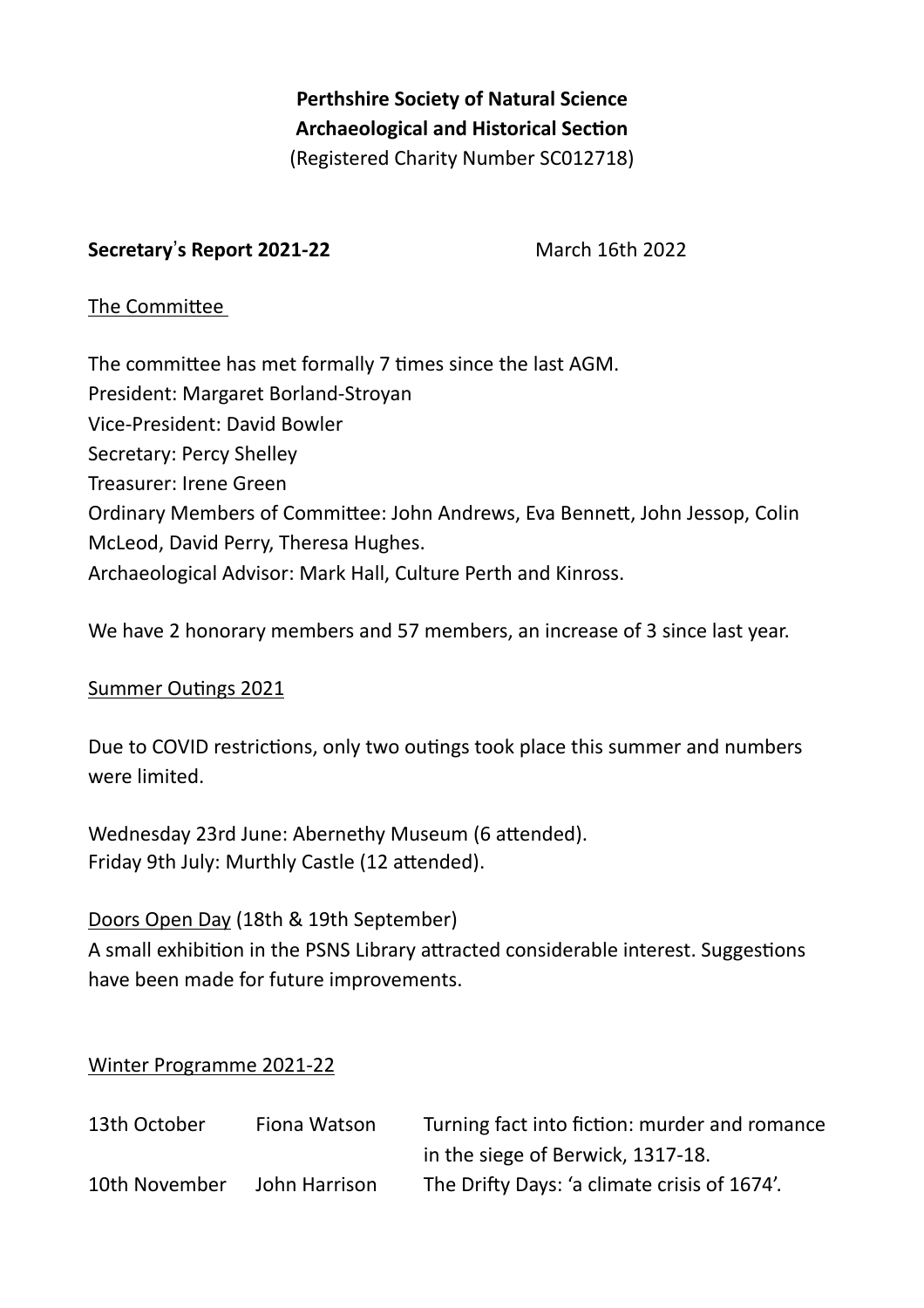| 1st December  | Orsolya Czere        | Life histories from medieval Perth:<br>reconstructing diet and mobility using<br>isotopes. |
|---------------|----------------------|--------------------------------------------------------------------------------------------|
| 19th January  | Peter McNiven        | Place names in historic Perthshire.                                                        |
| 16th February | <b>Richard Oram</b>  | Scotland and the plague, 1350-1650.                                                        |
| 16th March    | <b>Fraser Hunter</b> | The Traprain treasure $-$ new research on a                                                |
|               |                      | Roman silver hoard.                                                                        |

Due to COVID restrictions and technical difficulties, all meetings were held on Zoom only. "Attendance" at these talks ranged between 25 and 43.

## Social event

On 17th November we held a tea party in the Sandeman Room of the AK Bell Library. Only nine members attended, due to COVID-19, but they enjoyed the occasion and it was felt that similar events should be held in future.

Numerous Wordpress newsletters were sent to members by e-mail. The three members without e-mail were kept informed by post and telephone.

## Communications with the Council of the Society

We had four representatives on the Council, President David Bowler, Secretary John Jessop, Treasurer David Perry and Margaret Borland-Stoyan. The Council met 5 times over the year.

## Other communication

- On 20/10/2021 MBS wrote to Perth Heritage Trust about the obliteration of the murals in Fountain Close and the need to keep a record of the work. This has led to the involvement of Sandy Bremner, Dr Mike Bell and Ishbel MacKinnon (Perth & Kinross Archivist).
- In October MBS wrote to Marion Stavert's daughter to thank her for the donation of her mother's books.
- In December 2021 MBS began the process of sending information and photos concerning the Waulkmill Ferry to Canmore.